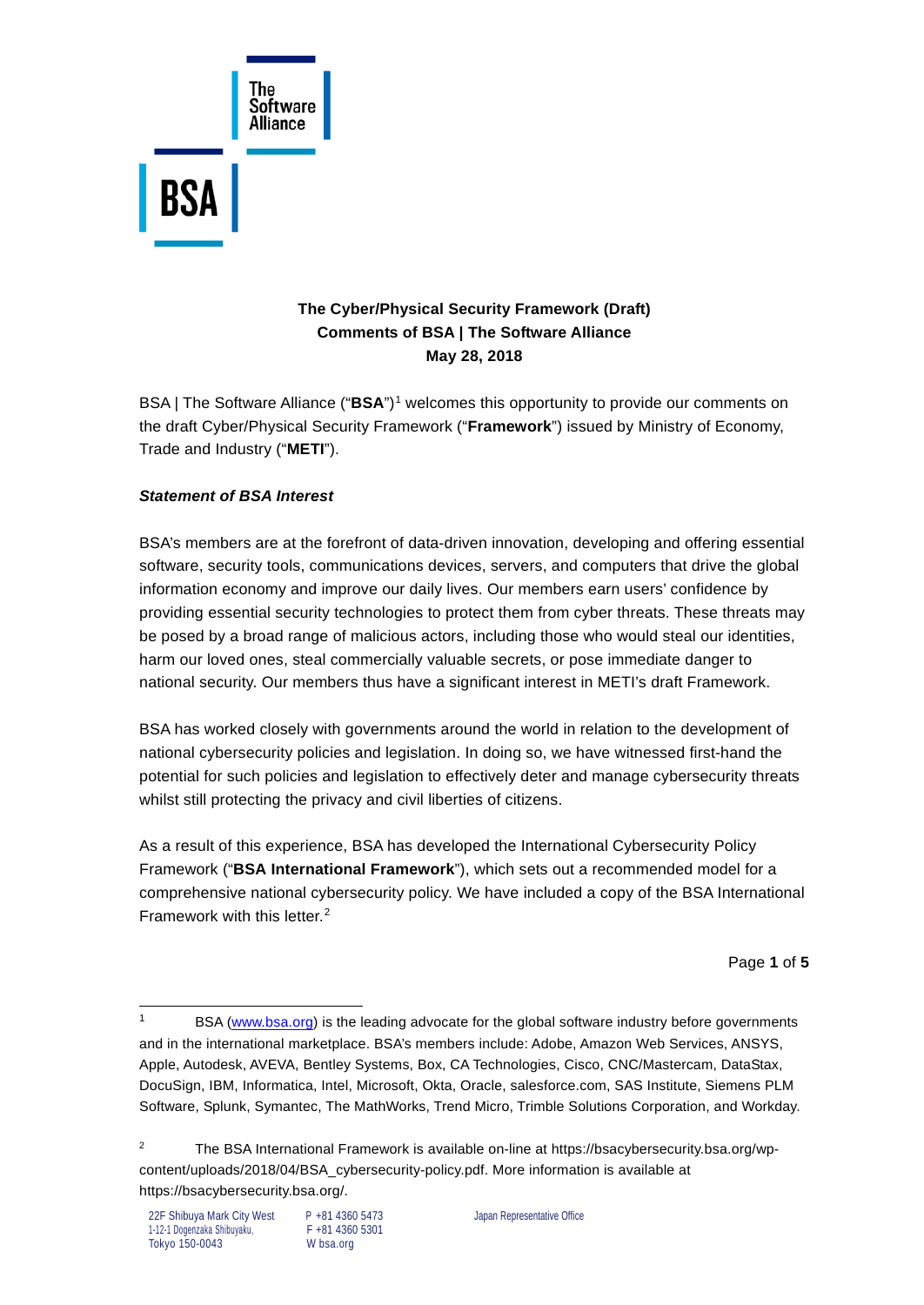In summary, the BSA International Framework recommends six overarching principles that should guide the development of a successful national cybersecurity policy, namely that policies should:

- 1. be aligned with internationally recognized standards;
- 2. be risk-based, outcome-focused, and technology neutral;
- 3. rely on market-driven mechanisms where possible;
- 4. be flexible and encourage innovation;
- 5. be rooted in public-private collaboration; and
- 6. be oriented to protect privacy.

While these principles are framed to guide overarching national cybersecurity policies, we believe they are also highly relevant to the Framework and should inform its approach.

## *General Comments on the Draft Framework*

BSA appreciates METI's efforts to encourage society as a whole to improve cyber and physical security and to educate all kinds of industries in Japan, including small- and medium-sized enterprises (SMEs) which play such an important role in supply chains, job-creation, and society. We understand such efforts will be a basis to realize Japan's vision for a reliable Society 5.0 and Connected Industries.

We are particularly grateful to METI for ensuring that the Framework addresses critical and emerging security topics, including the importance of supply chain security and discussing the concept of security by design and its increasing relevance for deployment of the Internet of Things ("**IoT**").

To improve the draft Framework, *BSA urges METI to place greater emphasis on existing international standards and private-sector efforts* around cybersecurity. The global supply chain consists of companies located in many different countries and internationallystandardized policies and practices are highly beneficial for allowing global businesses to provide, and benefit from, the best globally available security solutions. Companies in the private sector are voluntarily collaborating to share best practices and strengthen cybersecurity throughout their supply chains and customer bases; the Framework should embrace these efforts as means to strengthen cyber and physical security throughout industry and society. $3$ 

We applaud the Framework's citation of several internationally recognized technical standards during its discussion of specific security considerations. However, the Framework would benefit

Page **2** of **5**

<span id="page-1-0"></span> <sup>3</sup> Good examples are Charter of Trust [\(https://www.siemens.com/innovation/en/home/pictures-of](https://www.siemens.com/innovation/en/home/pictures-of-the-future/digitalization-and-software/cybersecurity-charter-of-trust.html)[the-future/digitalization-and-software/cybersecurity-charter-of-trust.html\)](https://www.siemens.com/innovation/en/home/pictures-of-the-future/digitalization-and-software/cybersecurity-charter-of-trust.html) and IoT Security Maturity Model [\(http://www.iiconsortium.org/pdf/SMM\\_Description\\_and\\_Intended\\_Use\\_2018-04-09.pdf\)](http://www.iiconsortium.org/pdf/SMM_Description_and_Intended_Use_2018-04-09.pdf)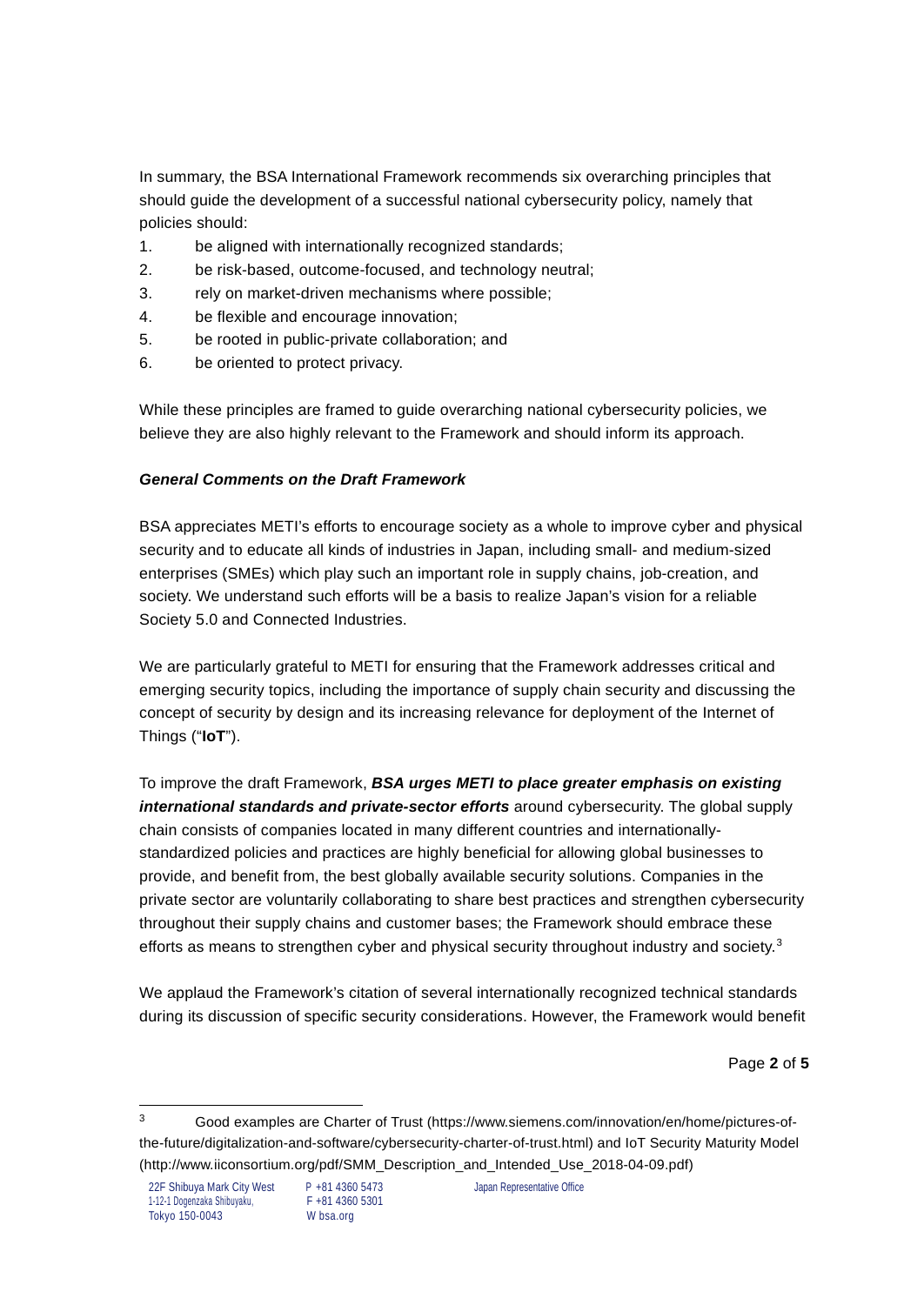from more clearly and strongly emphasizing the importance of aligning products, processes, and business practices with relevant internationally recognized standards conceptually throughout the document. Moreover, we note the draft Framework references internationally recognized standards for *information security management systems (ISMS)* (ISO/IEC 27001), *cyber security management systems (CSMS)* (ISO/IEC 62443-2-1), *embedded device security assurance (EDSA)* (ISO/IEC 62443-4-2), and *information technology service management systems (ITSMS)* (ISO/IEC 2000) as examples of measures at certain places. However, the draft Framework omits mentioning other important internationally recognized standards such as ISO/IEC 27103, which is the recently published ISO/IEC technical report on critical infrastructure cybersecurity that aligns with the *Framework for Enhancing Critical Infrastructure Cybersecurity* developed by the US National Institute for Standards and Technology, and ISO/IEC 27034 (concerning the secure development lifecycle).

It is important to ensure that the Framework is not interpreted as advocating for the development and implementation of local requirements for cybersecurity which may be inconsistent with internationally recognized standards and best practices. Not only would this result in additional compliance costs to companies doing, or seeking to do, business in Japan, but such an interpretation risks diminishing Japan's leadership in promoting seamless, interoperable standards regimes globally.

We also observe that the recommended measures in the Framework appear targeted at different audiences — at consumers (purchasers of products) as well as suppliers (including producers or manufacturers of products). As such, there is ambiguity in terms of which recommended measures are applicable in a given scenario. For example, L1.008 and L1.009 would be more applicable to consumers, as they refer to a user organization needing to put in place a structure for detecting incidents and business continuity plans, respectively. However, L2.006 would be more applicable to suppliers, as it refers to the prevention of unauthorized logins through access control, something which is typically implemented by the supplier, and which a consumer would not be in a position to verify has been done by the supplier. L2.011 is another example of a recommendation that would be more applicable to suppliers — the countermeasures against counterfeit software would need to be built or implemented by the supplier and not a consumer.

The requirements also do not factor in the possibility that different IoT devices have different capabilities and not all IoT devices are able to implement the range of features and capability envisioned by the requirements. In relation to this, the various product features proposed by the Framework (e.g., identification of counterfeit software in L2.011, vulnerability countermeasures in L2.013, and having different functions accessible by different users) depend on how much computing power there is in the device to implement them; a 'dumb' IoT device would not be able to handle these requirements.

Page **3** of **5**

22F Shibuya Mark City West P +81 4360 5473 Japan Representative Office<br>1-12-1 Dogenzaka Shibuyaku. F +81 4360 5301 1-12-1 Dogenzaka Shibuyaku, Tokyo 150-0043 W bsa.org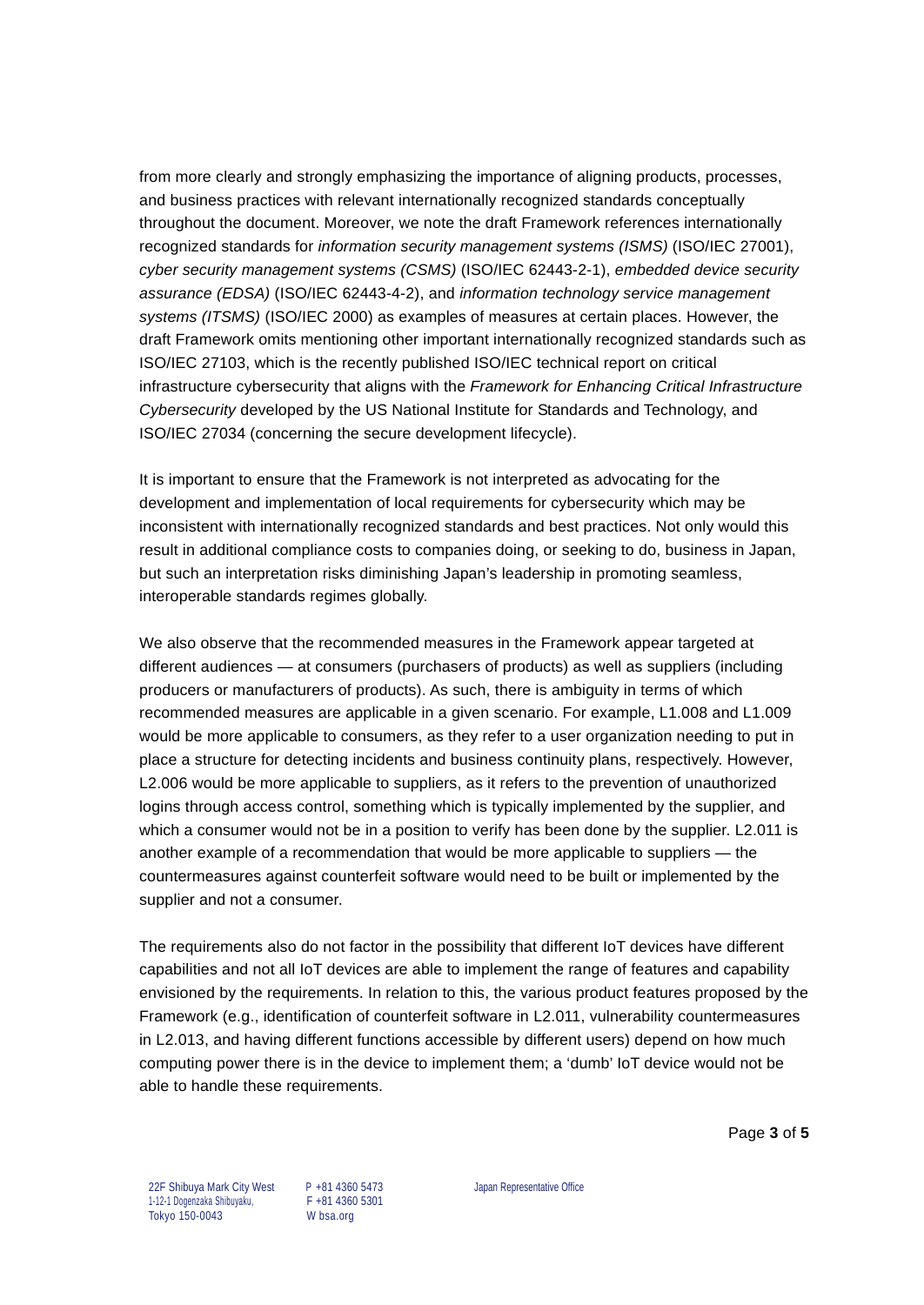Given the rapid advancement of technology, and the corresponding evolution of the cyber threat environment, **we applaud METI for developing a robust, voluntary Framework informed by internationally recognized technical standards and best practices, and we look forward to working with METI to further strengthen the Framework and urge its widespread use and continuing evolution.** While we believe it would be counterproductive for the Framework to be applied as a rigid prescriptive measure, it has great value as a set of best practices. The recommendations we provide herein are intended to strengthen its impact and facilitate its broad adoption.

#### *Specific Comments on Draft Framework*

In addition to the general comments above, BSA would like to offer the following comments and recommendations on specific portions of the draft Framework:

## **1. The First Layer**

BSA recommends that the Framework address the following considerations in the first layer:

- Traceability: As a supply chain risk management best practice, companies should ensure they can trace all component parts to their original source.
- Data security: All supply chain data and sensitive product data should be protected at rest and in transit using encryption or other security tools.

## **2. The Second Layer**

*L2.002 Implementation of security by design into IoT devices:*

• BSA applauds METI for including "security-by-design" into the draft Framework. Building software according to security-by-design principles generates safer, less vulnerable, better functioning software, and encouraging adoption of secure-bydesign software can help drive adherence to such principles throughout the software sector. The section could be further enhanced with a more robust description of what "security-by-design" means.[4](#page-3-0) To that end, the section should cite ISO/IEC 27034 (Application Security), which provides guidance to assist organizations in integrating security into the processes used for developing and managing software applications.

Page **4** of **5**

<span id="page-3-0"></span><sup>4</sup> Among other sources, core security-by-design principles are articulated in SAFECode's "Fundamental Practices of Security Software Development, Third Edition" (available on-line at: [https://safecode.org/publications/#safecodepublications-2362\)](https://safecode.org/publications/#safecodepublications-2362) and the Open Web Application Security Project (OWASP; available online at: [https://www.owasp.org/index.php/Security\\_by\\_Design\\_Principles\)](https://www.owasp.org/index.php/Security_by_Design_Principles).